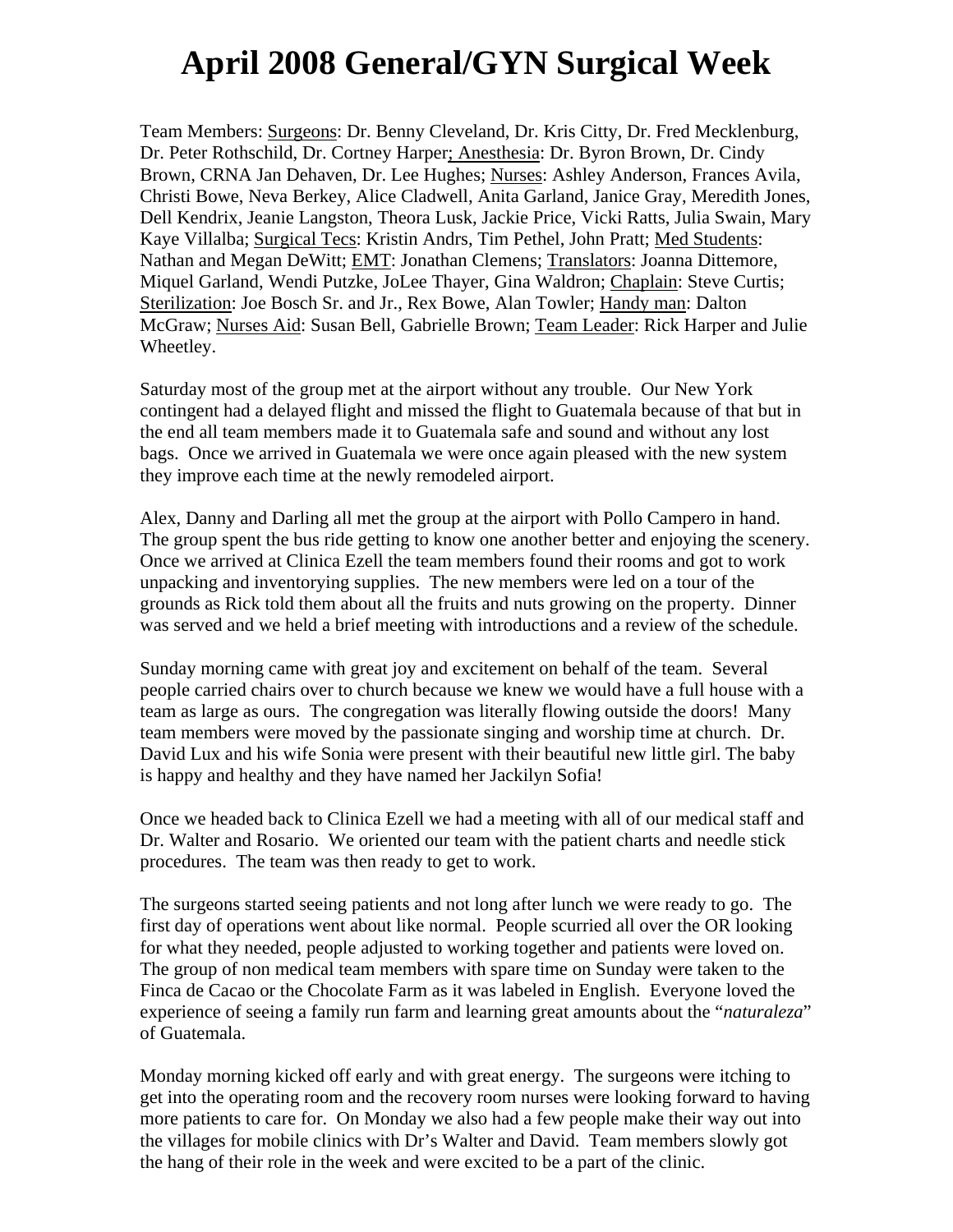Steve continued to provide our team with excellent thoughts that provoked deeper thinking on behalf of the team. He was enthusiastic and got to experience everything from a mobile medical clinic to being a second assist on a vaginal hysterectomy!

Dr. Cleveland was our lone General Surgeon for the week but he was up to the challenge. With the assistance of Zack Self or another med student, he was able to treat 35 patients and share his love and care with each one of them. We were thankful that he could be with us and bring his great energy and sweet disposition to our team.

By Tuesday things had started to run more smoothly. People knew where to find things and had adjusted to work well together. Tuesday morning went off without a hitch but the afternoon was not nearly so fortunate. We had a patient by the name of Maria Antonia Gomez in the afternoon after lunch. She had a vaginal hysterectomy and after returning to the recovery room was restless and in great pain. After some deliberating and checking her blood count (hematocrit) which had dropped from 39 pre-op to 20 postop, the doctors decided that they needed to take her back into the operating room because of internal bleeding. This second procedure was done abdominally to find out where she was bleeding. They found the artery that was flowing and started to close up. As they were closing they realized that she was still bleeding from some other place and that they would need to go in again and stop the bleeding.

As the surgeons were operating and the patient was losing more and more blood we were trying to contact the family. We left several messages and at last got in touch with them and asked that they come to the hospital right away. Additionally there was a circle of team members that came to the OR and stood outside Maria's operating room. They stood there and prayed fervently for the surgeons, for Maria, for her family and for her life. You see, Maria Antonia is a Jehovah's Witness and had refused any blood transfusions. Although her son wanted her to have the transfusion she desperately needed, the other family members were opposed. They provided us with a signed form from Maria stating that she did not want any transfusions and they also signed a statement for us saying that despite the medical advice they would not allow her to receive a transfusion. This is a part of their belief system and they did not want to go against their beliefs even at the risk of losing Maria.

Once the doctors finished operating on Maria her blood count was at 10, a full 29 point drop from her pre-op level of 39. We rearranged the operating rooms to turn OR2 into and ICU unit for Maria. The doctors finished operating on the last three patients and everyone stayed in constant prayer for Maria. In OR 1 the doctors stopped, in the middle of a surgery, to say a short prayer for Maria when they heard she would have to be taken back to surgery. This team was a team united in prayer like no other. We were blessed to have many prayer warriors in the group and a God that heard our cries.

No one knew if Maria would make it through the night. Dr. Byron Brown, an anesthesiologist stayed through the night with Maria as she slowly stabilized. Around 3:30am she was able to be moved from the ICU room into the recovery room with constant supervision. When morning dawned on Wednesday and we learned that Maria had made it through the night there was a celebratory mood amongst the team and many prayers of thanks lifted up. Although Maria had made it through the night, she was still not out of the woods. We remained with constant supervision over her and supplementing her with medicines provided by her family to stimulate blood production.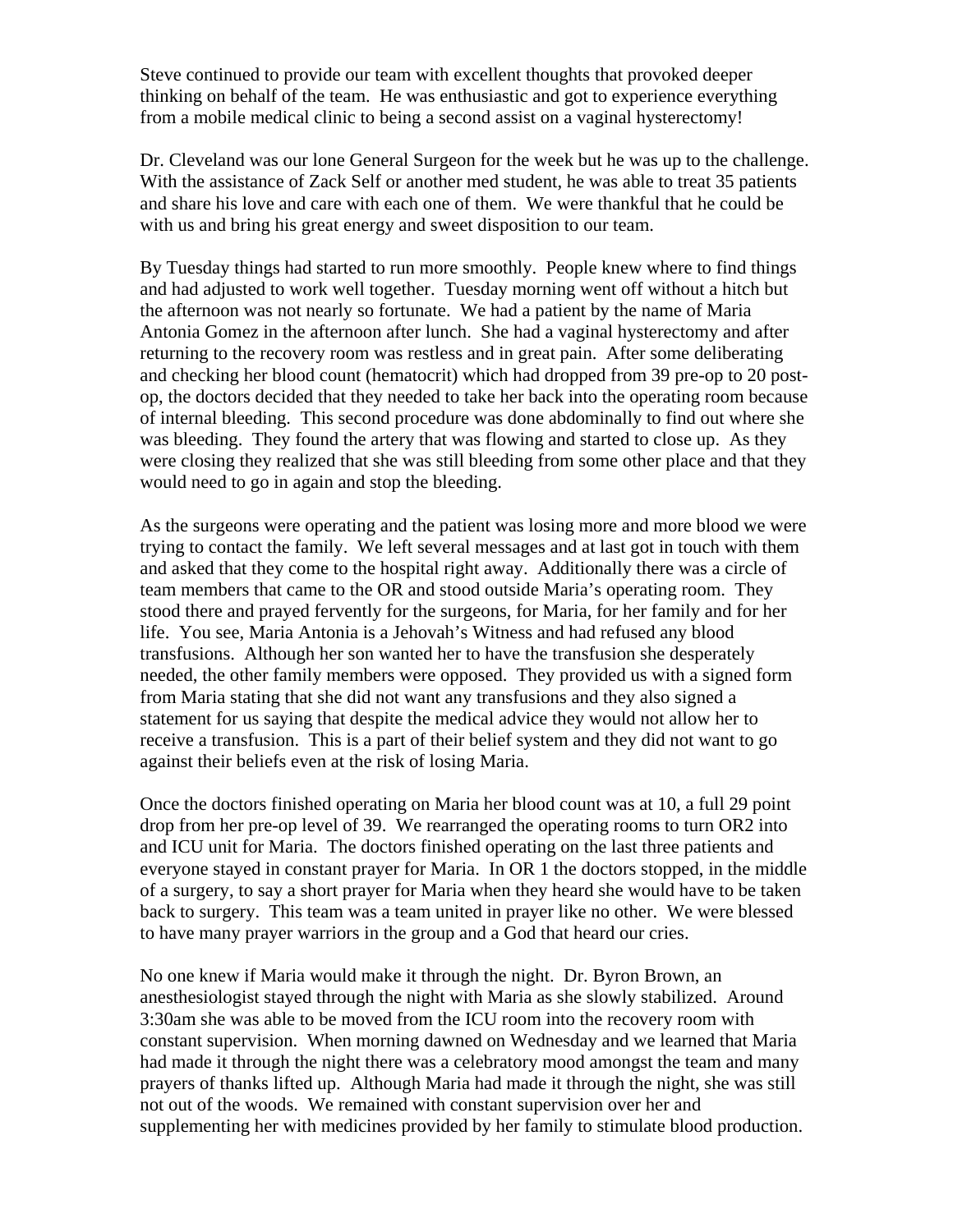As the week moved on we saw small improvements in Maria, one day she was able to sit up in a chair, she was still very weak but appeared to be feeling better little by little. Her family came and saw her at every opportunity. They were pleased with the care she received from our hospital and only moved Maria to another hospital when it was time for our group to leave. The road to full recovery for Maria will be long but I know that our team will continue to bathe her in prayer over the next weeks and months.

After this great panic on Tuesday we were grateful for a less eventful end to the week of operations. The last of our GYN patients on Wednesday were seen and helped without any complications. In all I believe the GYN team operated on 31 patients giving us a grand total of 66 for the week.

On Wednesday night a little two year old boy named Adán came down with a fever of 104˚. He was given antibiotics for what turned out to be an ear infection and sent home the next day without having received his surgery for a hernia. He will be given a new appointment to try again in August.

The sterilization team worked hard all week long getting instruments ready and packaged for the next operation. We appreciated the hard work and constant attention of our sterilization crew. They were experts by the time the end of the week rolled around. They could find you a weighted speculum or a retractor in a heartbeat!

Another helper that was a blessing to many was our handy man Dalton. He made his way throughout the grounds helping here and there, repairing things and putting things back together. Sometimes it's people like Dalton that make a big difference throughout the week in lots of small ways. Our dental team was certainly appreciative of the chairs and lights he fixed for them!

As Thursday rolled around and things began to slow down we were unable to proceed as normal with our clinic in Xejuyup. Recently the bus fares have been increased an entire Quetzal on two different routs. The citizens of Chocola decided that they didn't like that and were going to strike for a day. We got wind of the strike and knew that we would not be able to pass through there so instead of heading up to Xejuyup, Dr. Walter led a group of team members to the hot springs. It was a slippery adventure but the team members enjoyed the scenery and the vine and stick bridge a few of them crossed!

In the afternoon on Thursday we took another team to the Chocolate Farm. Once again everyone was delighted to meet the lovely family of Don Agusto and see the GIGANTIC Ceiba tree. This afternoon we were also led by this family to see some native Guatemalan animals at the town square in San Miguel Panan. For many of us it was the first time we had ever shaken hands with a monkey or seen a 6ft. long iguana! The afternoon was special and we were sad to depart from the family and head back to Ezell for dinner.

Steve Curtis had prepared an acronym for use throughout his evening devotionals and employed the word "health." H for hope, E for endurance, A for assurance, L for love, T for trust and H for home. We were all thrilled to finally put all the pieces together.

Our cooks did an incredible job as usual in feeding us and fattening us up. On Friday morning many in the group were sad to be leaving the great food at Clinica Ezell. Jan DeHaven's ABC child was able to come by and see her in the morning before we left for Antigua. She was so pleased to see how much he had grown and excited to chat with him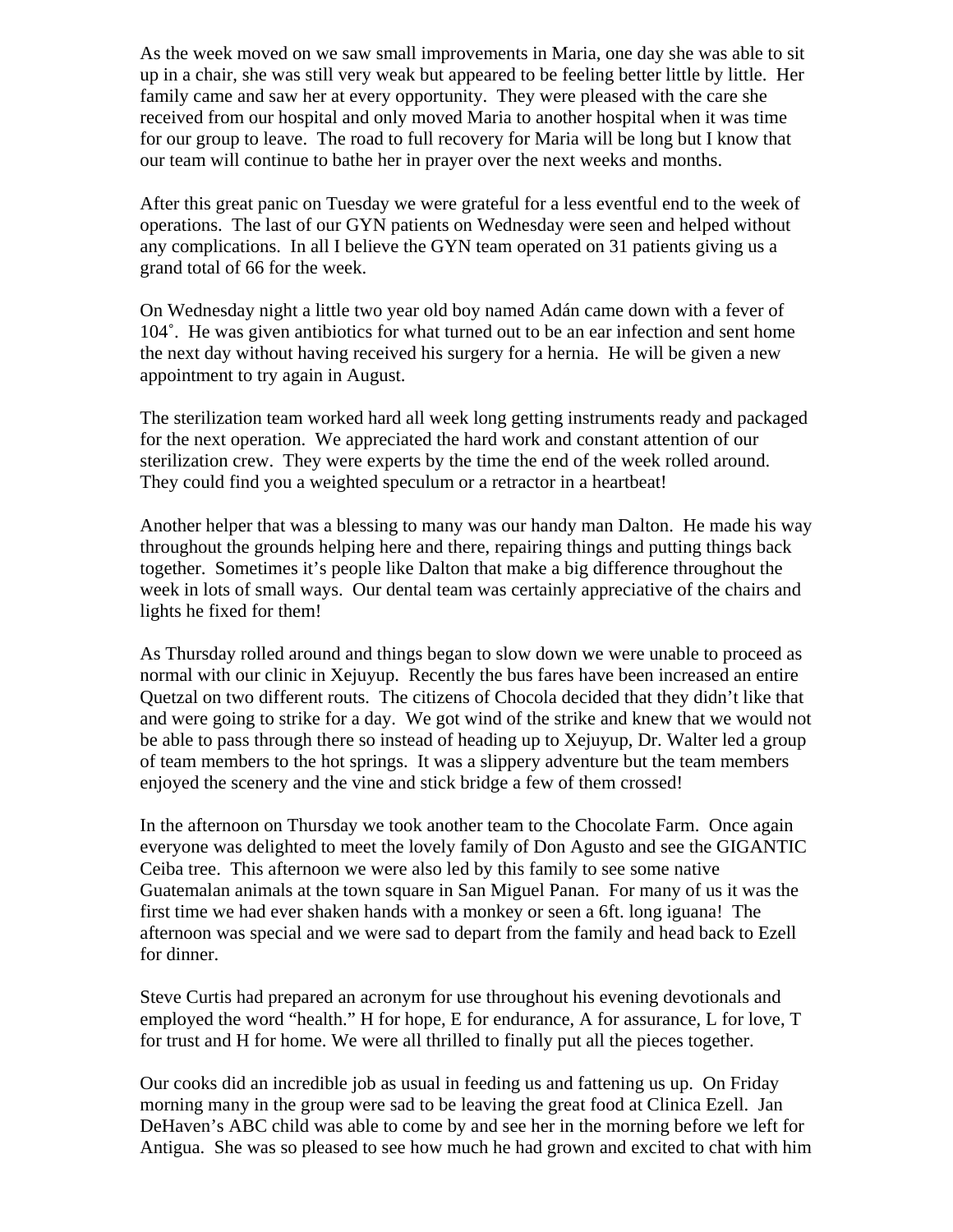for a few moments. Many in the team went and said their final goodbyes to Maria and prayed over her once more. Then we loaded up on the bus and headed off for Antigua.

All went well until a large truck decided to back up into our ABC pickup! Rick was the driver but they were stopped when the truck hit our pickup so no one was hurt, thanks be to the Lord! We did however have to squeeze all the pickup riders into the chicken bus and the mini van. Rick waited for Carlos and they in turn waited for the insurance man while Danny and Julie headed to Antigua with the team. We were so grateful that there were no injuries among our team in the accident. God had his hands upon us.

Once in Antigua the team members got a hold of maps and hit the streets of town. They shopped, got massages, saw ruins and enjoyed the beautiful day. At dinner that evening Jeanie Langston's ABC child was able to join us. Jeanie visited with Theresa and encouraged her to study hard so that she could make it into veterinary school in the future.

At dinner many said farewell to the team members with different flight schedules and headed to their rooms to catch a little bit of shut eye before 3am. At 3am the next morning everyone showed up and we pulled out of the Hotel Antigua at 3:30am, right on schedule. Everyone made it onto the flight without any trouble and we were happy to be heading home while sad to be leaving.

Please remember our 66 patients in your prayers as they continue to heal and feel better. Please also remember Maria Antoina over the next weeks and months as she continues the process of healing. We praise God for hearing our prayers and sparing her life. We continue to pray for her spirit!

Blessings in Christ,

Julie